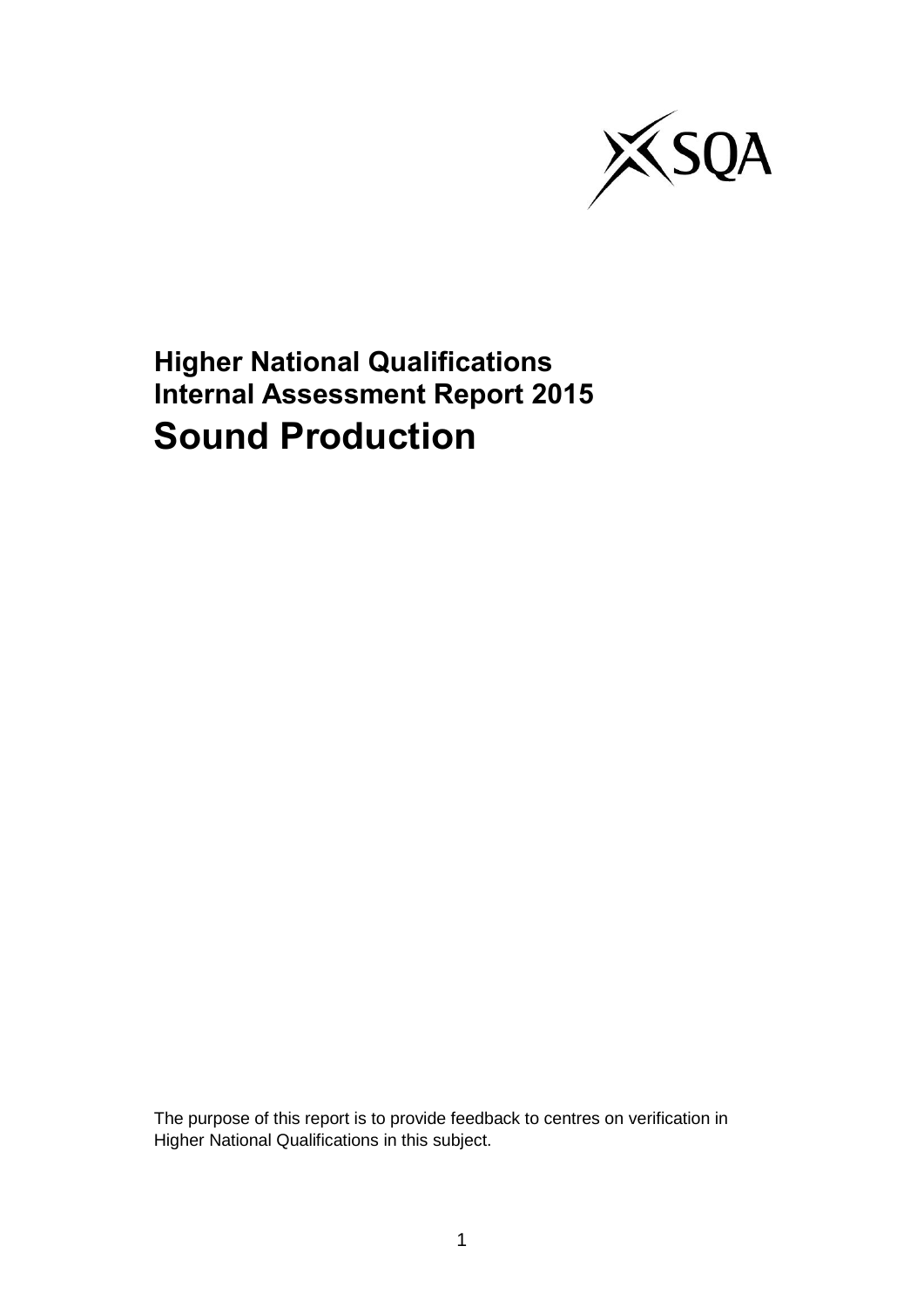# **Higher National Units**

# **General comments**

This report is based on 10 external verification visits. There were six full qualifications visits and four Graded Unit 2 visits.

Across the sector most centres visited had significant strengths with two centres receiving action points. Therefore this would suggest that from this external verification sample that centres, in the main, have a clear and accurate understanding of the national standard for HN Sound Production.

# **Unit specifications, instruments of assessment and exemplification materials**

From this external verification sample it appears that assessors are familiar with Unit specifications, instruments of assessment and exemplification material since most had significant strengths. Almost all centres maintained up-to-date master packs contained Unit specifications, instruments of assessment, model answers and checklists, candidate records and internal verification forms and materials.

From the sample, almost all assessments were valid, reliable, equitable and fair and were constructed in accordance with Unit specifications and SQA requirements. Almost all evidence verified was deemed to be accurately and consistently marked in accordance with detailed and thorough marking schemes.

### **Evidence Requirements**

The sampled evidence would suggest that in the main there is a clear understanding of the evidence requirements for Unit(s).

Generally, for the Units verified, there was evidence of pre-delivery checks and internal verification throughout the term, including sampling of student work. This complies with SQA guidelines and standards.

### **Administration of assessments**

From the sample it was clear that assessment is generally at the appropriate level. In some centres delivering staff have used SQA exemplars where available and ensured that these, as well as their own instruments of assessment, match the knowledge and skills required for all Outcomes for each Unit.

There were, in this sample, fairly robust internal verification systems in place.

Curriculum planning, self-evaluation and review was also generally evident showing how learning, teaching and the assessment process would be implemented with dates set for targets to be met throughout the year.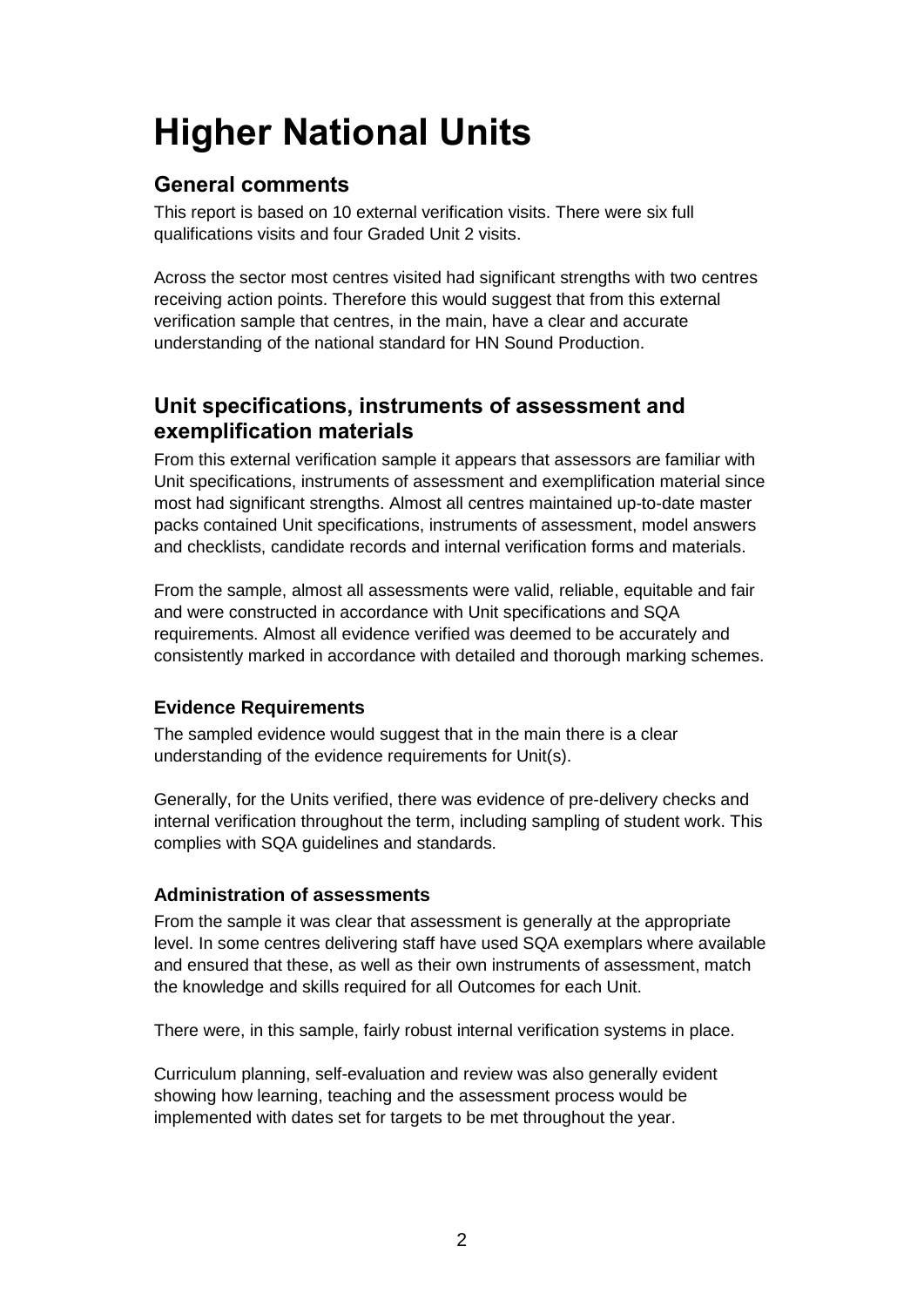### **General feedback**

Feedback to candidates was, in the main, very good, constructive and fair. Feedback from candidates in these centres was also very positive, where interviewed candidates stated that they were enjoying their course and study. Candidates generally felt that they were well supported in all aspects of their course and, in the main, had access to excellent resources and excellent teaching.

Access to assessment was thought to be fair for all. In each of the sampled centres candidates were in the one facility for their studies, therefore the process was easily managed.

It is clear that candidates across the sector are working conscientiously and very hard, and, in some cases, producing exceptional work. They are supported throughout their studies by teaching teams that are committed and very experienced.

# **Areas of good practice**

In general, course teams are highly motivated and well informed about the assessment and internal verification procedures. They are committed to producing high quality learning environments and learning and teaching materials, and to producing and managing rigorous and robust assessments. Teams are clearly giving serious consideration to the planning of integrated approaches to assessment at both Unit content level as well as integration across programmes, a factor that should be significant to the experience of every candidate.

Centres are generally very well equipped and up to date and this affords candidates an excellent learning experience. Tutors/assessors are generally active themselves in the audio/sound production industry, this is especially true in the case of part-time staff. This factor, coupled with visiting lectures from industry professionals, brings the industry into the classroom and ensures access to the latest information as well as access to these professionals. Candidates are also assessed in a workplace environment outwith their centre in, eg theatres.

Many centres appear to be using Turnitin software to ensure that evidence from candidates is their own work.

A number of good practice areas were identified.

### **Specific areas for improvement**

Delivering lecturers, assessors, internal verifiers and college management are striving to ensure that there is a culture of continuous improvement in their centres. It is hoped that any recommendations highlighted in the EVs' reports will support this.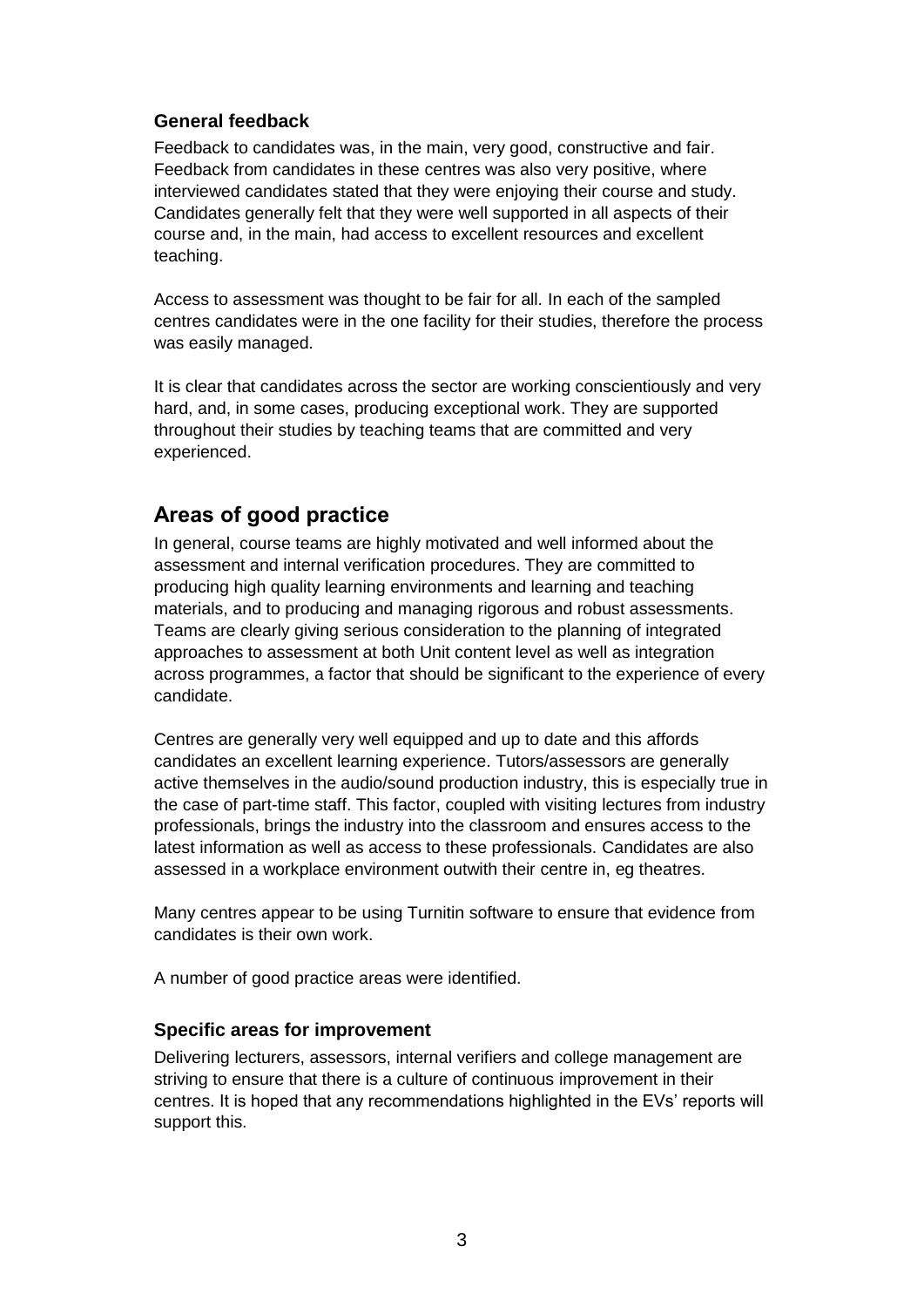# **Higher National Graded Units**

Titles/levels of HN Graded Units verified:

DR2R 35 Sound Production: Graded Unit 2 (SCQF level 8)

Graded Unit 1 was verified but allocated under Music (63), therefore see the HN Music internal assessment report for comments.

# **General comments**

This report is based on three Graded Unit 2 visits.

Across the sector all centres visited had significant strengths with no action points recorded. Therefore this would suggest, from this external verification sample, that centres have a reasonably clear and accurate understanding of the requirements of the national standard for HN Sound Production Graded Unit 2.

### **Unit specifications, instruments of assessment and exemplification materials**

Assessors are familiar with the Unit specifications, instruments of assessment and exemplification materials as well as the SQA online support material for this Graded Unit.

From the sample, all assessments were valid, reliable, equitable and fair and were constructed in accordance with Unit specifications and SQA requirements. All evidence verified was deemed to be accurately and consistently marked in accordance with marking schemes.

### **Evidence Requirements**

Due to the timing of EV visits for Graded Units the key requirement for verification is that the planning and developing stages are complete with at least an indicative mark allocated. This generally means that the evaluation stage is not complete and is rarely verified.

In this Graded Unit the candidates prepare a presentation to be delivered in a job interview situation and to be ready for interview questions.

The evidence verified indicates that there is reasonably clear understanding of the evidence requirements for the Unit. However, the focus of the presentation could generally be more about a 'pitch' as opposed to demonstrating knowledge from the mandatory Units. This is the point of this Unit because by pitching, eg say, a funding opportunity, knowledge and skills would have to be shown without saying 'I did this in this Unit' or 'I used a… piece of equipment'. Also, candidates should use sufficient audio to exemplify skills. The reason for using particular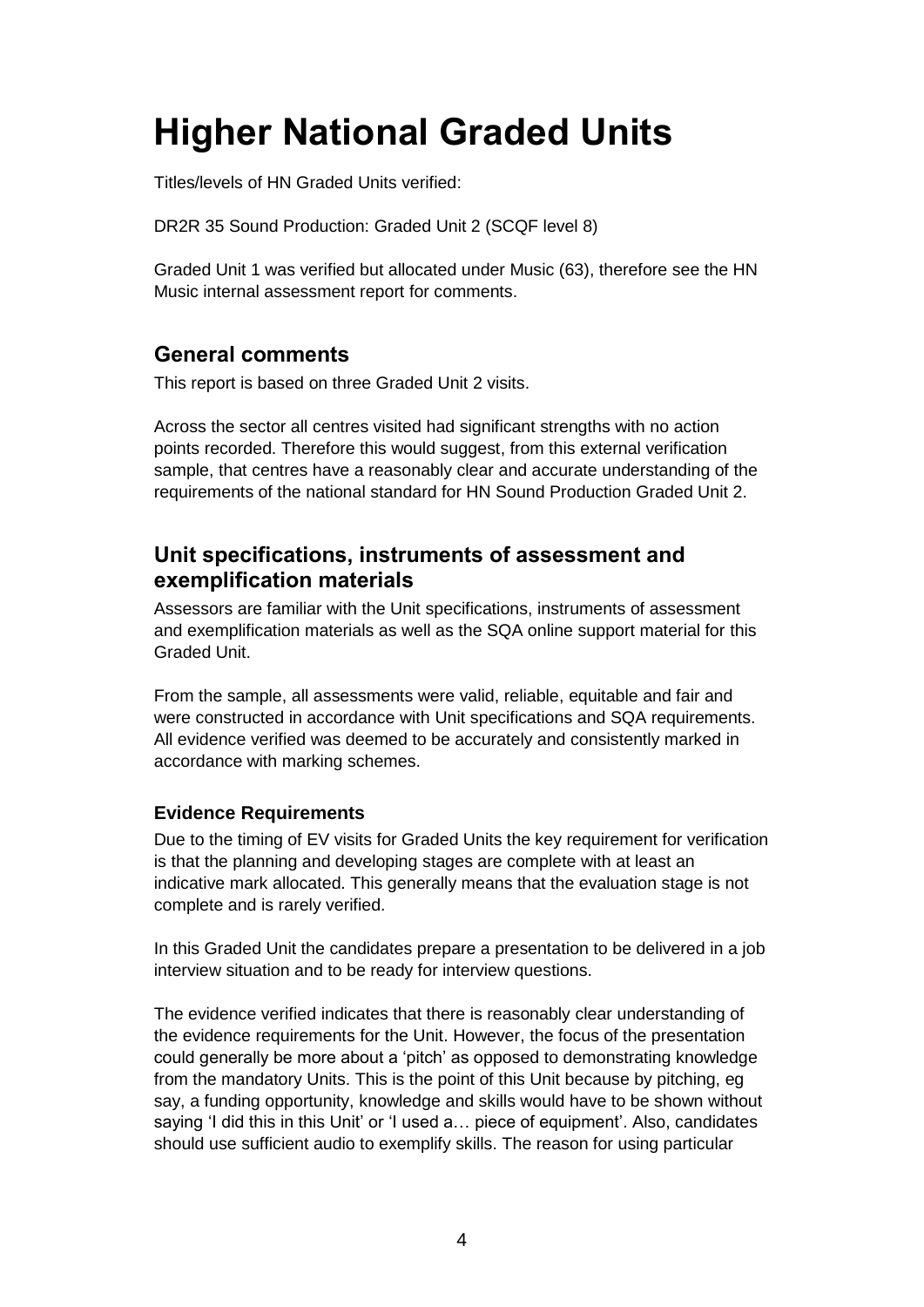recordings would be highlighted by the candidate therefore showing their skills. How they did it and what they used becomes secondary.

The evidence presented in centres was generally comprehensive and also included accompanying portfolios and candidate PowerPoint slides. Video evidence on both hard drives and videotape with playback equipment was also available.

Logbook entries were not always as intended, ie as a mechanism to help candidates develop through reflection as well as helping them to build a routine where they track progress and achievement.

#### **Administration of assessments**

Assessments in centres are administered well, are at the appropriate level, and decisions are fair and consistent. There appears to be robust systematic verification procedures in place. There is also good recording of mentoring interviews.

### **General feedback**

Feedback to candidates was, in the main, very good, clear and consistent. Feedback from candidates in the sampled centres was also very positive. Candidates generally felt that tutor support was very useful, timely and constructive. Candidates felt very supported and were usually very complimentary of the teaching teams and environments in which they were learning.

Access to assessment was thought to be fair for all. In the sampled centres candidates were in one facility for their studies, and the process was easily managed.

It is clear that candidates across the sector are working conscientiously and very hard. The Graded Unit is an opportunity to pull together skills and to pitch and sell oneself. Some candidates excelled and produced high quality work and delivered exceptional presentations. Candidates are supported throughout their studies by teaching teams that are committed and very experienced.

# **Areas of good practice**

In general, course teams are highly motivated and well informed about assessment and internal verification procedures. They are committed to ensuring their candidates gain a high quality experience. Teams are clearly giving serious consideration to the planning and delivery of this Graded Unit.

Centres are generally very well equipped and up to date and this affords candidates an excellent learning experience.

A number of good practice areas were identified.